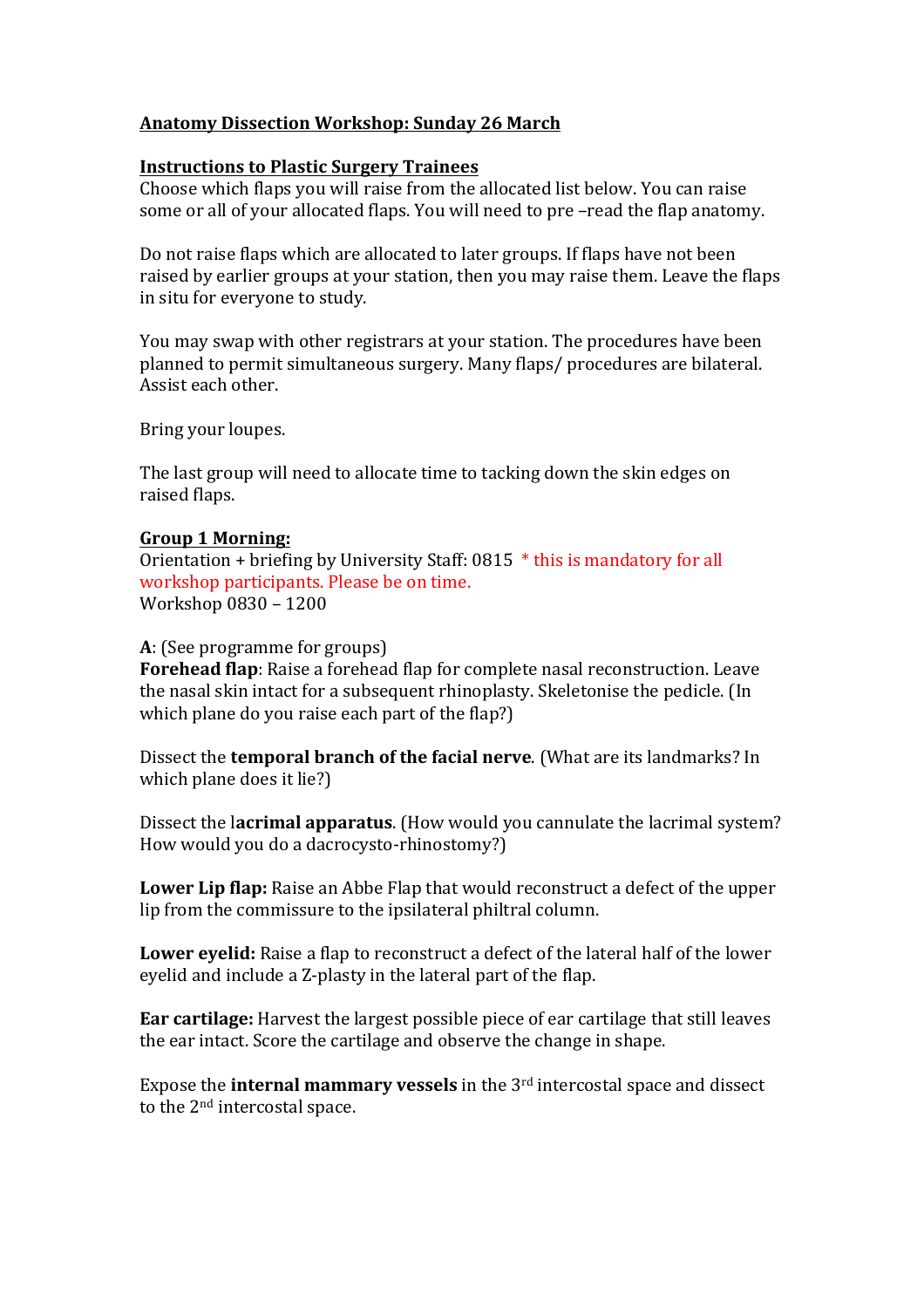**Groin dissection:** Dissect the inguinal nodes INFERIOR to the inguinal ligament and transpose the sartorius muscle to cover the femoral vessels. Keep contents attached inferiorly.

**Medial gastrocnemius muscle flap:** Raise this as a muscle only flap to cover the patella. Skeletonise the pedicle. Do not dissect the patella and the medial femoral condyle area.

B:

**Upper Eyelid:** dissect the components of the upper eyelid and show Muller''s muscle.

**Facial Nerve:** Expose the facial nerve as for a superficial parotidectomy **Pectoralis Major:** raise a pectoralis major flap to reconstruct a total sternal defect

Harvest **costal cartilage** for total ear reconstruction

Abdominal wall: Dissect the components of the upper half of the abdominal wall as a **components separation** flap to reconstruct a central upper abdominal wall defect

**Anterolateral thigh** flap. Raise a 10 x 6 cm flap with an 8cm pedicle length. **Medial plantar** flap: raise a 6 x 6 cm flap to cover the heel pad.

# **Group 2: Afternoon**

Orientation:  $1245h *$  this is mandatory for all workshop participants. Please be on time.

Workshop 1300 - 1630h

# $A$ :

**Temporoparietal fascial flap**: raise an 8 x 6 cm TPF flap and leave it pedicled on the superficial temporal vessels

**Great toe flap**: Raise a great toe flap on the FDMA to reconstruct a thumb defect at the MCPJ level (working out how much vessel, nerve, tendon length is needed to allow e-s anastomosis to the radial artery

**Digastric muscle:** raise an anterior belly of digastric muscle flap for lower lip palsy

**Serratus anterior muscle**: raise an 8 x 6 cm serratus anterior muscle flap

**Deep inferior epigastric a perforator flap**: raise a DIEP of one half of the lower abdomen and leave its pedicle intact

**Fibula**: Raise an osteocutaneous fibula flap with an 8 x 6cm skin paddle, an 8cm pedicle length and sufficient bone to create an 8cm body and 3cm anterior segment of mandible and perform the osteosynthesis in situ

B:

**DCIA**: Raise an osteocutaneous DCIA flap to create an ipsilateral hemi mandible and include an  $8 \times 6$  cm skin component